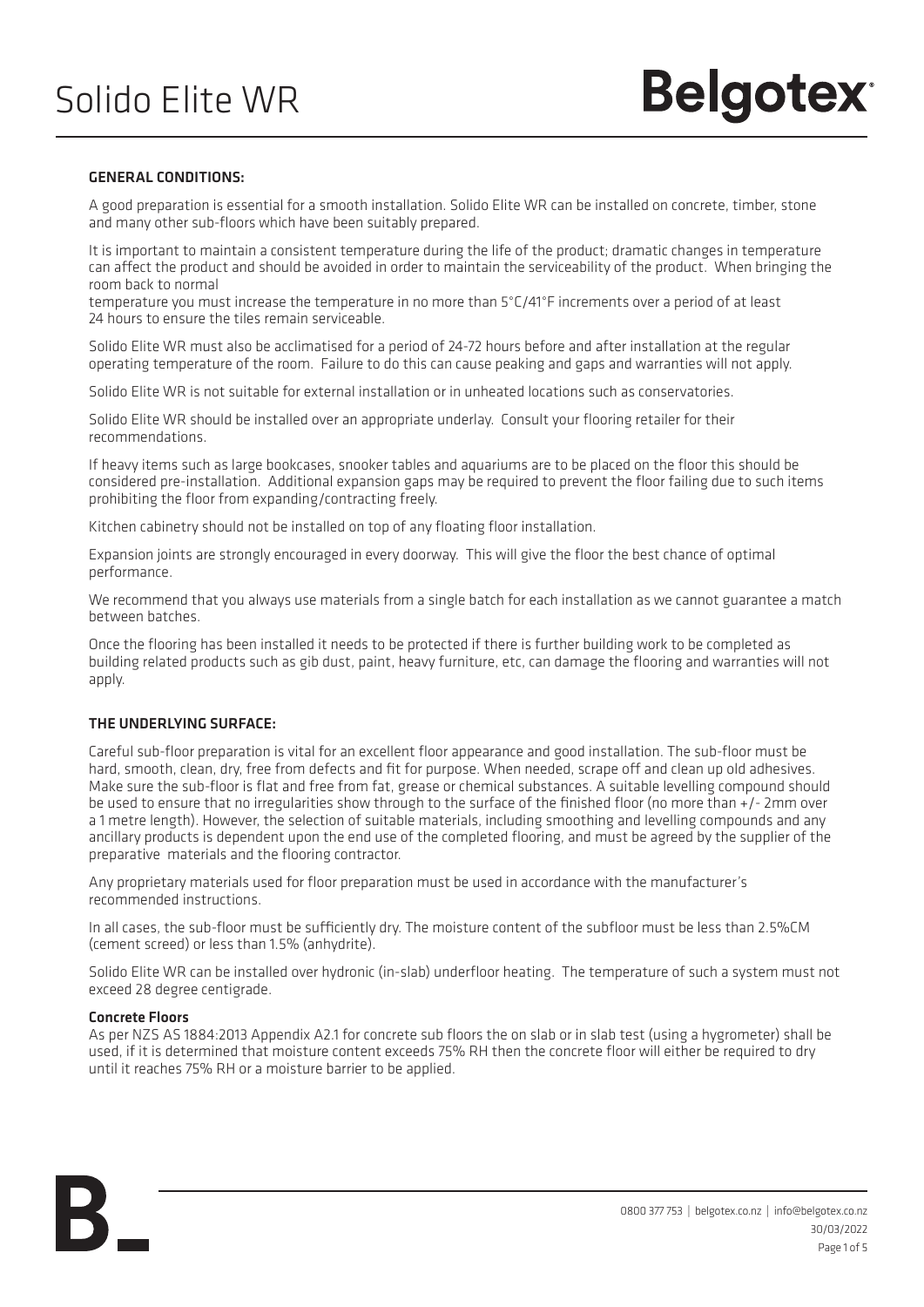# **Belgotex**

### Timber Floors

The electrical resistance test shall be done on all timber according to NZS AS 1884:2013 appendix A2.4 and that if a reading is above 16% then the floor shall be deemed to have high moisture content and should not be laid upon. Timber sub floors should be well ventilated.

Laying Solido Elite WR over a floor (concrete or timber) which has a high moisture content (75% RH) or higher will cause a build-up of moisture, condensation, mould & mildew and will affect the dimensional stability of the click planks and tiles along with the mould & mildew creating a strong smelling presence, all warranties will be null and void.

Direct-to-earth concrete and stone sub-floors must have an effective damp proof membrane (DPM). Follow manufacturer's detailed instructions for the installation of a surface DPM and the use of levelling compound.

The finished appearance of Solido Elite WR will be as good as the quality of the base over which it is installed. Any irregularities in the sub-floor will show through the finished floor.

Floor laying work should not begin until the installer has assessed and approved the sub-floor or conditions. Serious defects should always be reported immediately to the appropriate authority and corrected before installing the floor or covering.

### RECOMMENDED TOOLS:

- Broom and/or vacuum cleaner
- Tape measure
- Pencil
- Set square and ruler
- Utility knife
- Rubber mallet
- Tapping block and hand roller
- To achieve the look, quality and comfort we recommend you choose the right underlay for the installation. This will not only provide excellent acoustic and thermal characteristics but also a level surface for your new floor.

### PREPARATION:

- 1. The materials should be acclimatised for a period of 24-72 hours prior to installation at the normal operating temperature of the room.
- 2. The surface beneath the floor must be sufficiently prepared in advance to guarantee successful fitting of the floor covering. In particular, it must be clean, dry, smooth, firm, level, free from defects and not contaminated with grease, oil or chemicals.
- 3. Before installation, check all panels in daylight for possible defects or discrepancies in colour or shine.
- 4. Check that the tongue and groove of the  $\Box$  megaloc profile is free from dirt and undamaged.
- 5. For best results mix at least two packs when fitting to avoid repetitions in the pattern
- 6. All care must be taken to prevent moisture penetration into the subfloor during installation in bathrooms and laundries.

### STEP-BY-STEP FITTING INSTRUCTIONS:

Belgotex Solido Elite WR range is a "floating" floor. The panels should not be glued or fixed to the surface below.

1. With the new quick installation system,  $\Box$  megaloc, you can now install up to three times quicker than with traditional installation systems. This means for you that you can install up to three times the area in the same time.

Even when you have never installed laminate flooring before you will be able to do it easily with the  $\Box$  megaloc installation system.

2. Isowaxx<sup>®</sup> is pressed between the joints automatically during installation sealing it at the same time.

For the optimal protection against moisture ingress from above in what has always been a weak point for flooring - all automatically during installation.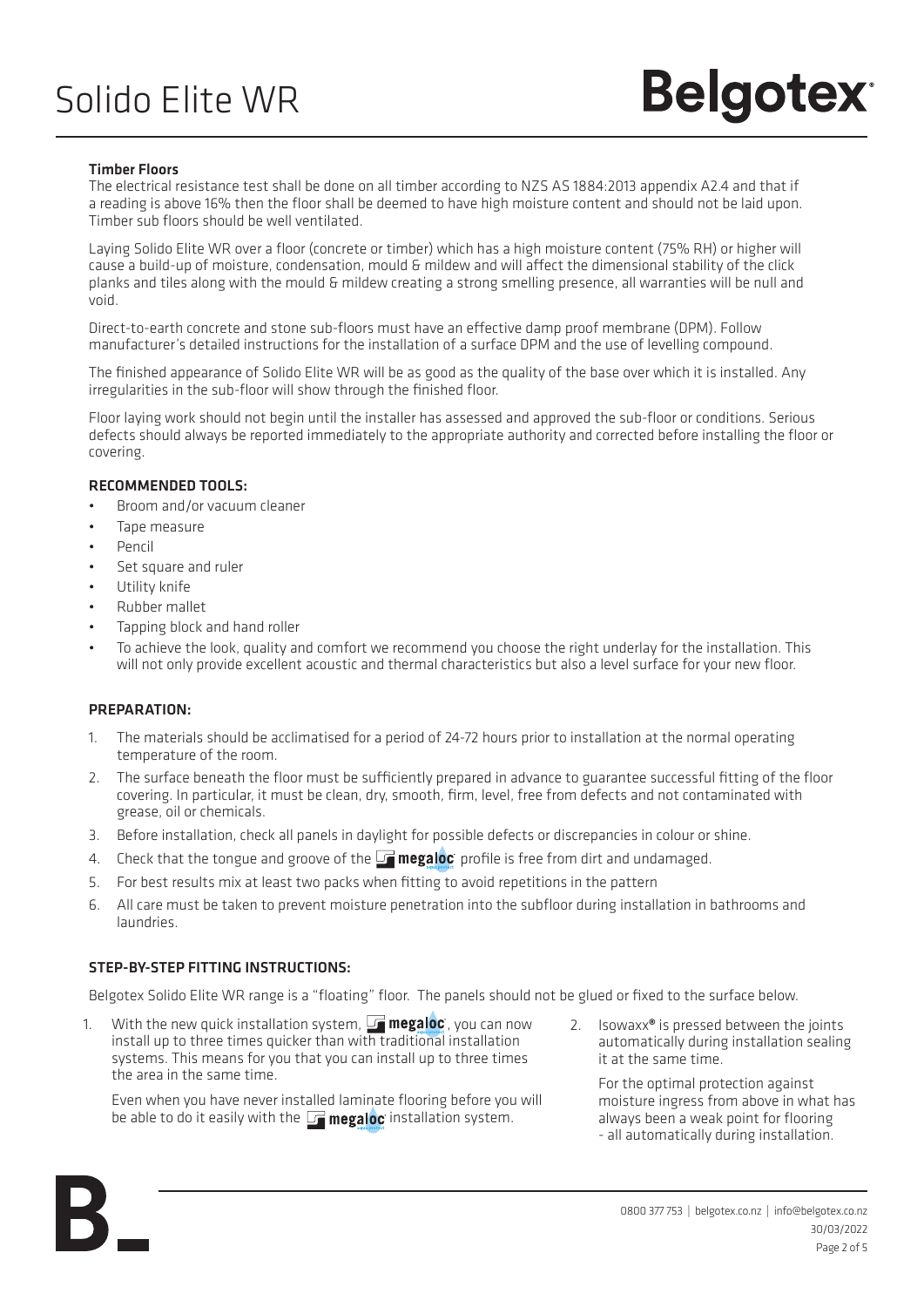# **Belgotex®**

#### **1. 2-FOLD EDGE HYDROPHOBISATION**

**•** *Water is repelled and evaporates before it penetrates* **•** *24 hours water resistant*

#### **2. BEVELLED LACQUER**

**•** *A combination of edge hydrophobing and bevel varnishing protects transition area from water ingress*

#### **3. OVERLAPPING BEVEL**

- *Vertical joint opening invisible*
- *Protection against water penetration & dirt*
- **4. DURABLE FORCE LOCKING CONNECTION**
	- *Very tight joint seal*
	- *No joint formation* **•** *Water does not penetrate*

### **5. SWELLING-MODIFIED HIGH DENSITY FIBREBOARD (HDF)**

- *5% MUF glue*
- *Strongly reduced edge swelling*





3. Always work the installation area from left to right. With this the tongue side should be beside the wall. Using spacer wedges ensure there is a constant expansion gap all round the floor of a minimum 8mm / 0.31"

Ensure the installation is a 90° angel to the room. Also, during installation in rooms which taper the elements installed beside the wall should be fitted accordingly.



4. The first plank should be laid with tongue side adjacent to wall. The following planks should then be slid into place flat and horizontally.

5. To install the next row simply place the new element in the long groove of the previously installed row at an angle of around 30° and lower it into place. The short profile is locked into place after lowering.

A short press with the thumbs on the short profile and with an audible click the new element clicks into place - finished.



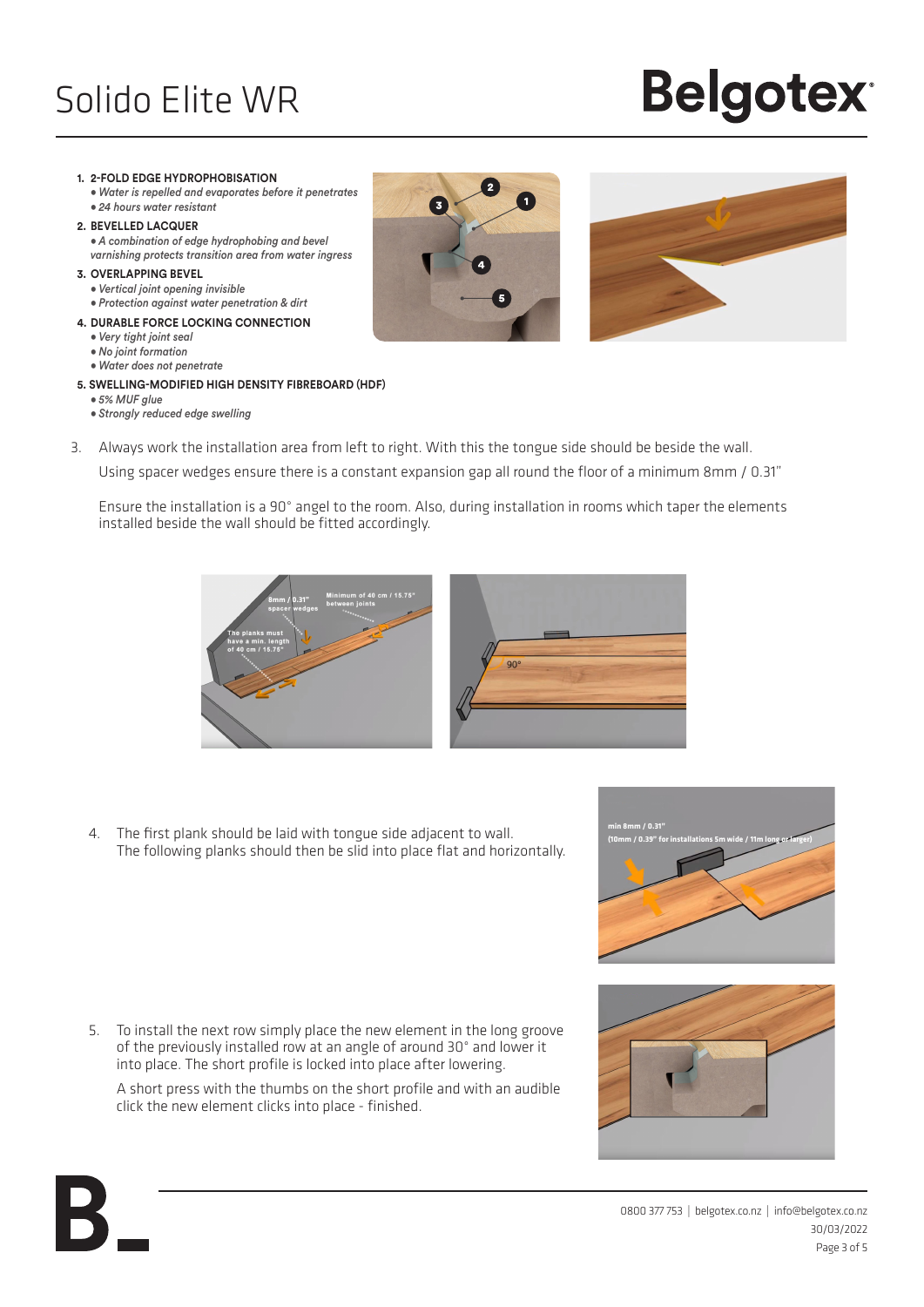6. The locking system ensures a high, point and reliably prevents the join on the short profile springing out.

7. The final installed row should be at least half a panel wide.

8. Please note, the final installed row should be at least half a panel wide. Door frames, wall and cupboard skirting can eventually be cut in order to cover the edge of the laminate floor.

When you use the method during installation you must leave the appropriate expansion gap behind the cut skirting.

9. The locking system ensures a high, point and reliably prevents the join on the short profile springing out.

К